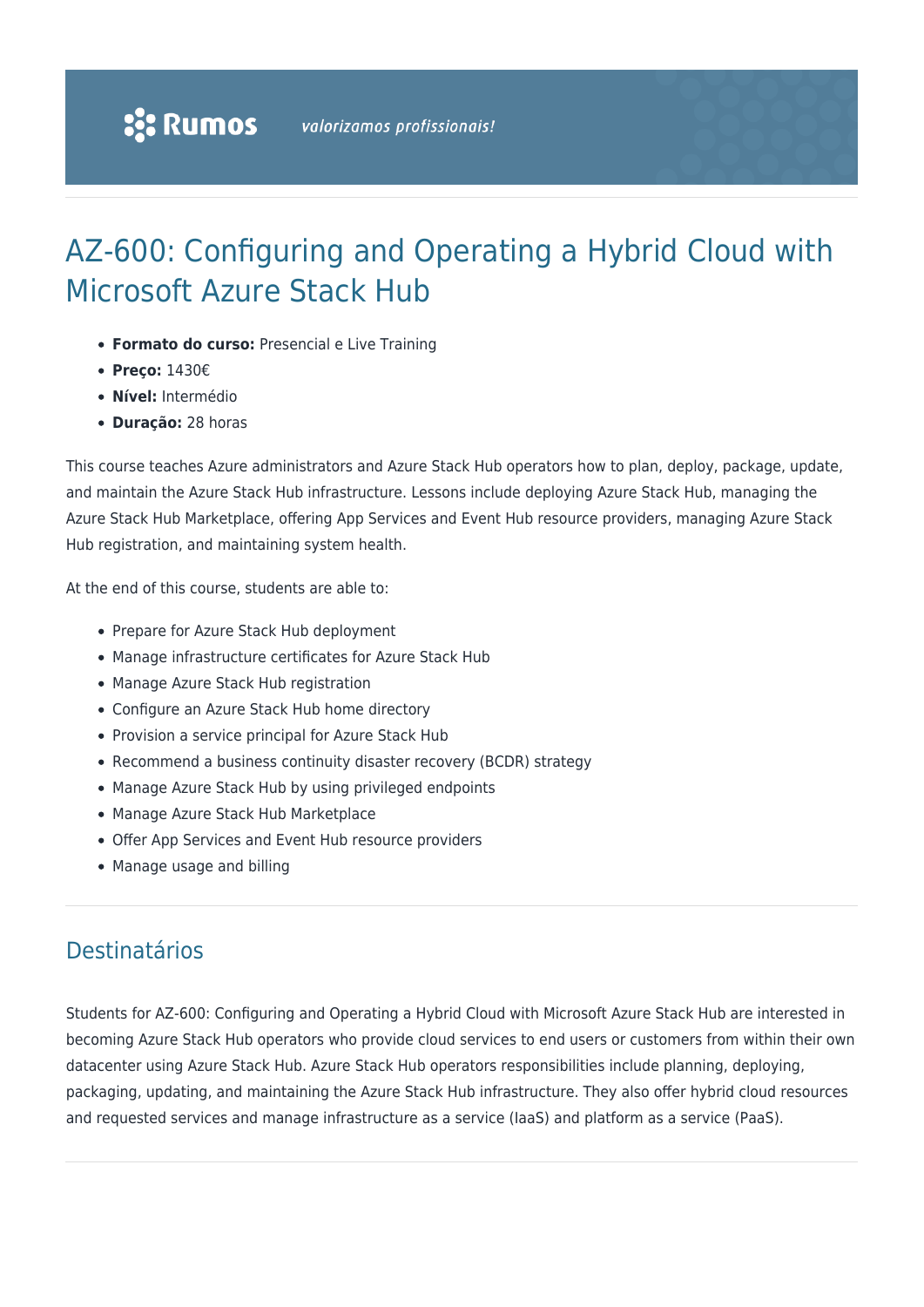# Pré-requisitos

Successful Azure Stack Hub students have prior experience with operating systems, virtualization, cloud infrastructure, storage structures, and networking:

- Understanding of on-premises virtualization technologies, including VMs and virtual networking
- Understanding of network configuration, including TCP/IP, Domain Name System (DNS), virtual private networks (VPNs), firewalls, and encryption technologies
- Understanding of Active Directory concepts, including domains, forests, and domain controllers

# **Objectivos**

- Create a custom Azure Stack Hub Marketplace item
- Deploy and update an App Services resource provider
- Plan an Event Hubs resource provider deployment
- Create and manage user subscriptions
- Manage usage and billing in multi-tenant and CSP scenarios
- View and retrieve usage data by using the Usage API
- Recommend a name resolution strategy
- Validate identity provider integration
- Validate certificates
- Recommend a registration mode
- Register the guest tenant directory with Azure Stack Hub
- Update the guest tenant directory
- Configure access in Azure Stack Hub
- Create a custom role
- Include resource providers such as Event Hubs
- Manage field replacement or repair
- Configure storage targets for infrastructure backups
- Update Azure Stack Hub
- Unlock a support session
- Connect to a privileged endpoin
- Perform system diagnostics by using Test-AzureStack

## Programa

#### **Overview of Azure Stack Hub**

- Azure Stack Hub
- Datacenter integration
- Azure Stack Hub PowerShell
- Module review questions